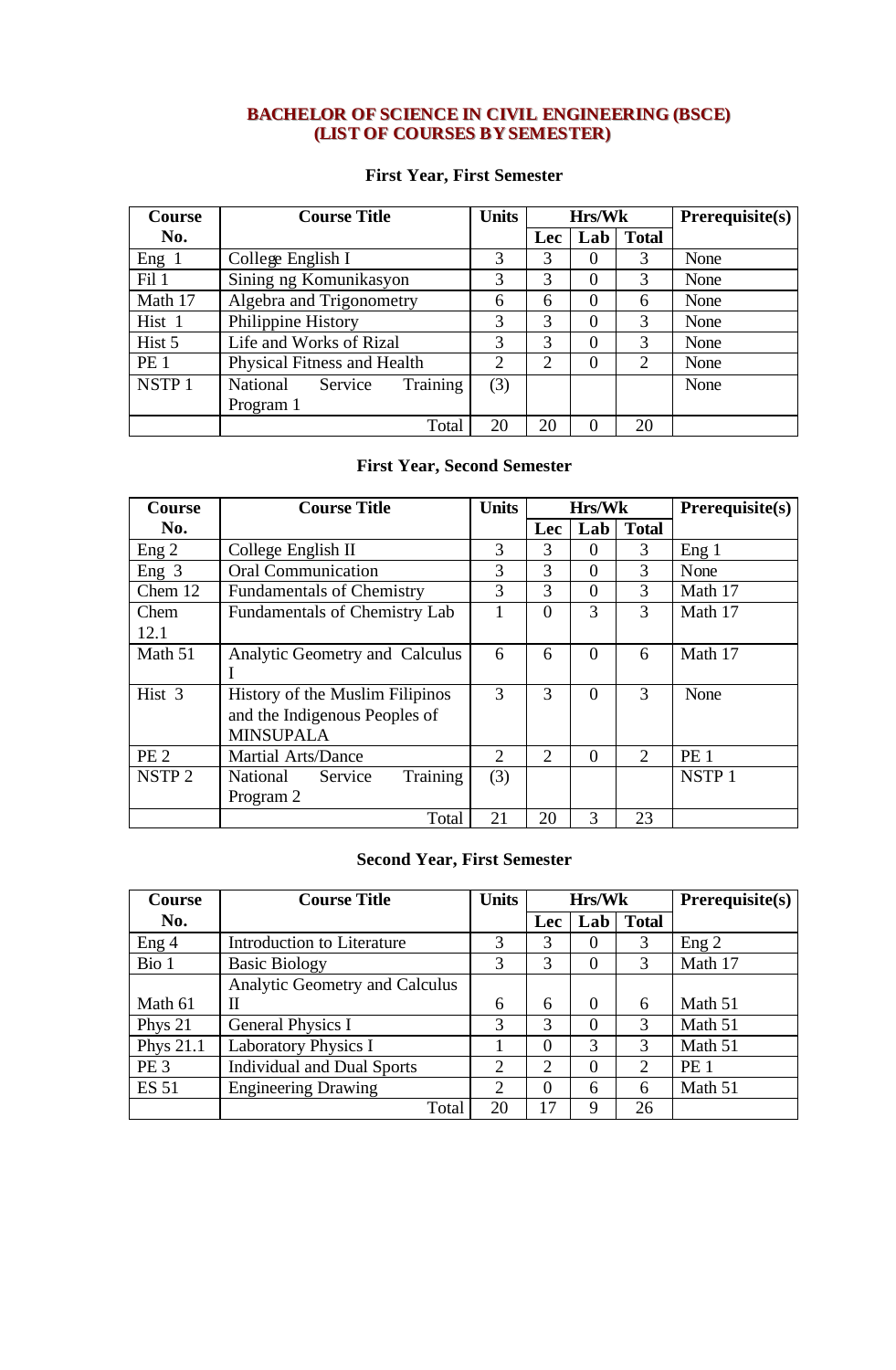### **Second Year, Second Semester**

| <b>Course</b>   | <b>Course Title</b>               | <b>Units</b>   | Hrs/Wk         |                |                | Prerequisite(s) |
|-----------------|-----------------------------------|----------------|----------------|----------------|----------------|-----------------|
| No.             |                                   |                | Lec            | Lab            | <b>Total</b>   |                 |
|                 | Analytic Geometry and Calculus    |                |                |                |                |                 |
| Math 71         | Ш                                 | 6              | 6              | 0              | 6              | Math 61         |
| Phys 31         | <b>General Physics II</b>         | 3              | 3              | 0              | 3              | Phys 21         |
| Phys 31.1       | <b>Laboratory Physics II</b>      |                | $\Omega$       | 3              | 3              | Phys 21         |
| Hum 1           | <b>Introduction to Humanities</b> | 3              | 3              | 0              | 3              | None            |
| PE <sub>4</sub> | <b>Team Sports</b>                | $\overline{2}$ | 2              | 0              | 2              | PE <sub>1</sub> |
|                 | Introduction to Computer          |                |                |                |                |                 |
| <b>CSc 101</b>  | Programming                       | 3              | 2              | 3              | 5              | Math 17         |
|                 |                                   |                |                |                |                | Chem $12$ ,     |
| Geol 40         | <b>Engineering Geology</b>        | $\overline{2}$ | $\overline{2}$ | $\overline{0}$ | $\overline{2}$ | Phys 21         |
| <b>CE 90</b>    | Civil Engineering Drafting        | $\overline{2}$ | $\Omega$       | 6              | 6              | <b>ES 51</b>    |
|                 | Total                             | 22             | 18             | 12             | 30             |                 |

### **Third Year, First Semester**

| <b>Course</b> | <b>Course Title</b>            | <b>Units</b>   |          | Hrs/Wk         |              | Prerequisite(s) |
|---------------|--------------------------------|----------------|----------|----------------|--------------|-----------------|
| No.           |                                |                | Lec      | Lab            | <b>Total</b> |                 |
|               | Philippine Government and      |                |          |                |              |                 |
|               | Constitution, Agrarian Reform, |                |          |                |              |                 |
|               | Taxation, Family Planning and  |                |          |                |              |                 |
| Pol Sci 2     | <b>Population Education</b>    | 3              | 3        | $\theta$       | 3            | None            |
|               |                                |                |          |                |              | Phys 21,        |
| Phys 41       | <b>General Physics III</b>     | 3              | 3        | $\overline{0}$ | 3            | Phys 21.1       |
|               |                                |                |          |                |              | Phys 21,        |
| Phys 41.1     | <b>Laboratory Physics III</b>  | $\mathbf{1}$   | $\theta$ | 3              | 3            | Phys 21.1       |
|               |                                |                |          |                |              | Math 71, Phys   |
| ES 61         | <b>Statics of Rigid Bodies</b> | 3              | 3        | $\theta$       | 3            | 21, Phys 21.1   |
|               | Mathematical Methods of        |                |          |                |              |                 |
| <b>ES 81</b>  | Engineering I                  | 3              | 3        | $\Omega$       | 3            | Math 71         |
|               | Probability and Statistics in  |                |          |                |              |                 |
| <b>ES 85</b>  | Engineering                    | 3              | 3        | $\overline{0}$ | 3            | Math 71         |
|               |                                |                |          |                |              | 3rd Year        |
| <b>GE 41</b>  | <b>Elementary Surveying</b>    | $\overline{4}$ | 3        | 3              | 6            | Standing        |
|               | Total                          | 20             | 18       | 6              | 24           |                 |

# **Third Year, Second Semester**

| Course        | <b>Course Title</b>                  | <b>Units</b> |                             | <b>Hrs/Wk</b> |                | $Prerequisite(s)$ |
|---------------|--------------------------------------|--------------|-----------------------------|---------------|----------------|-------------------|
| No.           |                                      |              | Lec                         | Lab           | <b>Total</b>   |                   |
|               | <b>Elementary Electrical</b>         |              |                             |               |                | Math 71,          |
| <b>EE</b> 123 | Engineering                          | 3            | $\mathcal{D}_{\mathcal{L}}$ | 3             | 5              | Phys 41           |
| ES 62         | Dynamics of Rigid Bodies             | 3            | 3                           | $\Omega$      | 3              | <b>ES 61</b>      |
|               | <b>Mechanics of Deformable</b>       |              |                             |               |                |                   |
| ES 64         | <b>Bodies</b>                        | 3            | $\mathcal{R}$               | $\theta$      | 3              | ES 61             |
| <b>ES 84</b>  | <b>Numerical Methods</b>             | 3            | $\overline{2}$              | 3             | $\mathfrak{S}$ | ES 81, CSc 101    |
| <b>GE 42</b>  | <b>Higher Surveying</b>              | 3            | 2                           | 3             | 5              | <b>GE 41</b>      |
|               | <b>Introduction to Environmental</b> |              |                             |               |                | Chem $12$ ,       |
| <b>CE 121</b> | Engineering                          | 3            | 3                           | $\theta$      | 3              | Bio 1             |
|               | Total                                | 18           | 15                          | 9             | 24             |                   |